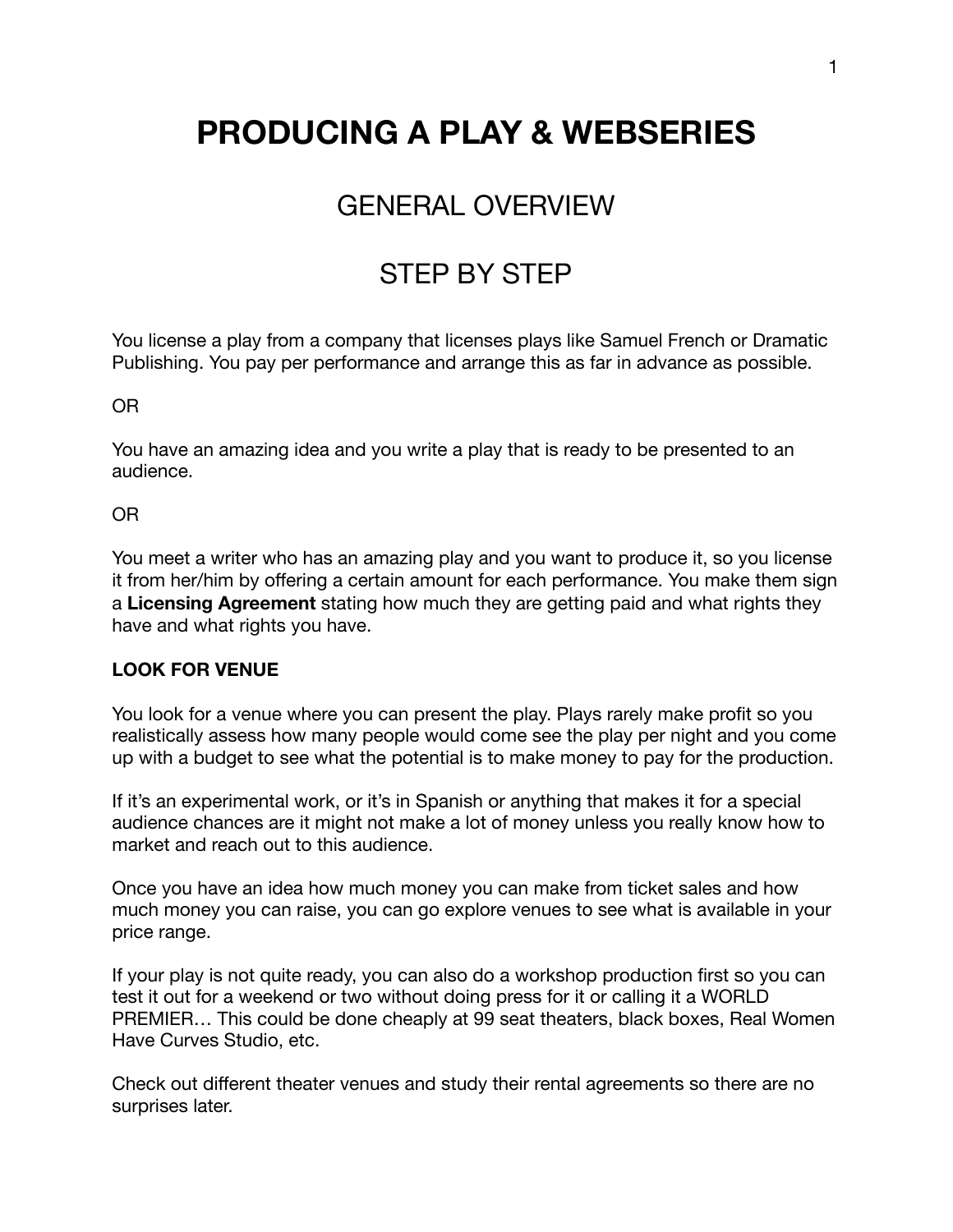Once you settle on a venue and a date and time - make sure you have all the facts and rights you need. For instance you may have rented the space to perform the show, but does it include rehearsal space and time, or is that extra? Does it include a tech or do you pay extra? Never assume anything is included if it is not written in your rental agreement. Does it include sound equipment, video projection, lavalier mikes, etc? Can you rent it to do casting as well or is that extra?

MAKE SURE YOU GIVE YOURSELF AT LEAST THREE MONTHS BEFORE TO START YOUR SHOW UNLESS IT'S ALREADY BEEN PRESENTED BEFORE AND IT'S JUST A RE-STAGING OF IT.

**CASTING:** post your Casting Notice on Actors Access, FB and wherever you want to target actors. Be very clear about the type of actor you want and if you're open to OPEN TO ALL ETHNICITIES. State the characters precisely so people can submit to the character that best suits them.

**CASTING SESSION** - Union or Non-Union - always state if there is nudity or sexually explicit scenes in casting notice before casting sessions happen and if there is pay or no pay. You must have casting session in a public place - never your home. Be clear and specific about what you want. Be kind and courteous to all actors especially if you are not paying them anything! Do not hire EQUITY actors unless you have money to pay for rehearsals.

ALWAYS TRUST YOUR INSTINCTS AND GUT WHEN CASTING ACTORS. There will always be red flags. Addicts/predators carry a low vibration, so if you feel your solar plexus tingling it's a sign something is not right. Always be aware of people who flatter you and compliment your work because they will distract you from your instincts.

**HIRING A DIRECTOR** - make sure you have seen their work on stage. Don't hire a film director to direct your play if they don't understand theater. Just because they know how to direct actors on film doesn't mean they know how to direct on stage, and vice versa. Theater Directors must be empathic enough to be aware of all boundaries and how to build trust with actors. It's a sensitive relationship between directors and actors. Don't hire a Director that treats actors like furniture or puppets.

**HIRING A STAGE MANAGER** is a very important decision. Hire someone who has experience and is absolutely punctual and firm. They are worth the money, because they will ensure things will run smoothly and it will be a tight ship that moves forward and will set sail at opening. Do not hire a friend to do this unless they are a professional stage manager, otherwise they may not be so firm and you might not be able to fire them if they mess up.

**HIRING ALL YOUR DESIGNERS:** Scout designers by seeing many productions and obviously asking them how much they charge. If you can't afford to pay anyone then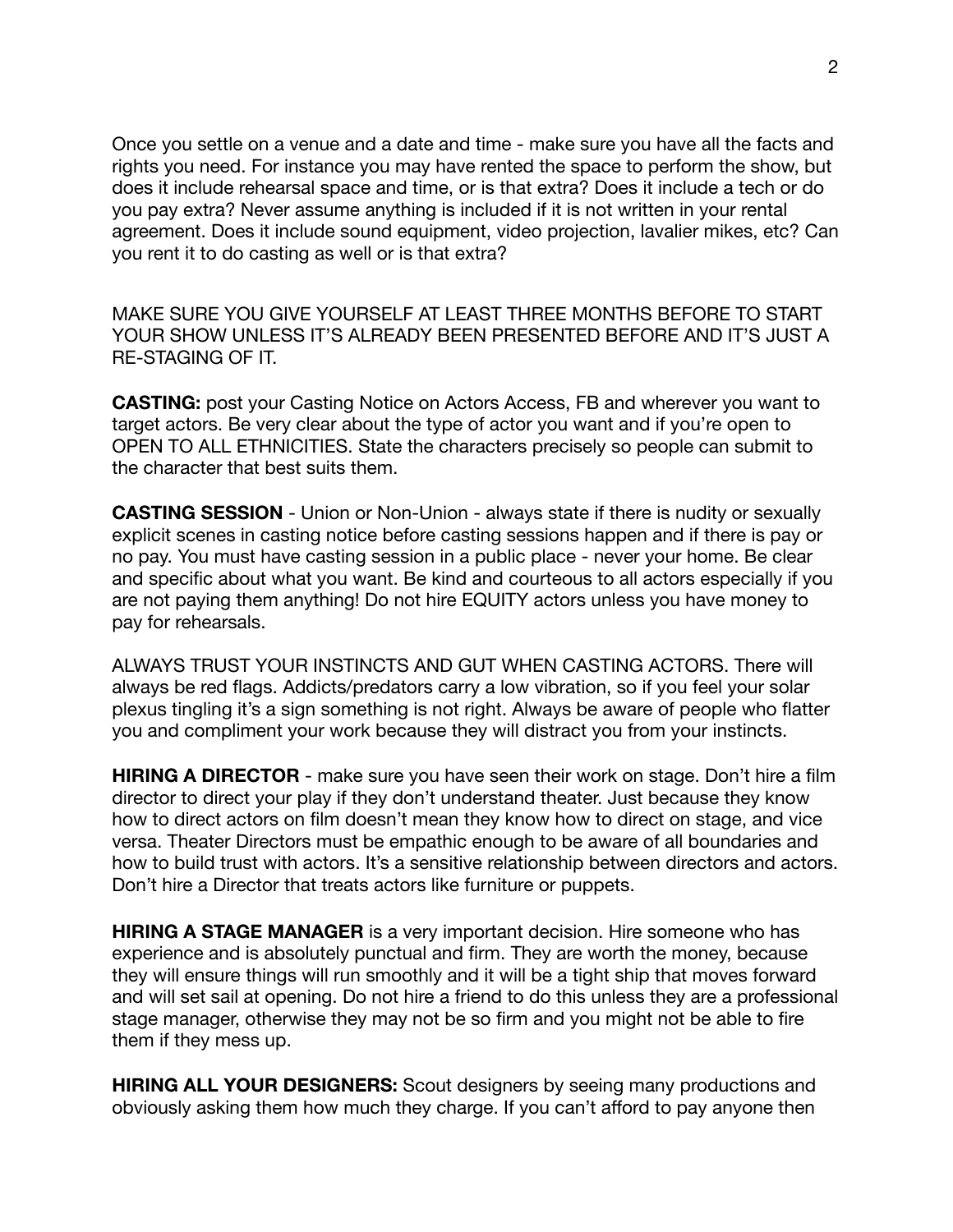hire college students who just graduated with a degree in scenic design, set design, sound design, lighting design, etc. Remember that theater is about the words and the images, so everything else is extra but not absolutely necessary.

**PRODUCTION MEETING WITH ALL DESIGNERS:** Meet with all your designers individually so they share their vision of the play/show. Once you have approved and hired all the designers then have a meeting where they will all meet and share their vision of how they see the play and what their role will be and how they will all work together. If there are any conflicting visions then this is the time to discover this and see how it can all work. Obviously if two designers are in conflict the producer must step in and decide which vision is best for the show. Once everyone agree you're all set to move forward. Always set deadlines as to when everything must be ready. During TECH everything must come together as smoothly as possible.

**FIRST READ THROUGH OF THE SCRIPT:** Have everyone present at the first read through. Actors must read the Acting Agreement and everyone must sign an agreement to participate stating all the rules, expectations, dates, times of shows, and all the facts. Also state how many complimentary tickets actors get and by what date they have to put in their request with the Stage Manager. Costume Designer takes measurements of Actors and Publicist/Social Media Director gets everyone's info and empowers people as to how to best promote the show and what they can do to spread the word. EVERYONE INTRODUCES THEMSELVES SO EVERYONE SEES THE TEAM THAT IS BEHIND THIS GREAT SHOW/PLAY. The script is read out loud for the benefit of everyone. The playwright and Director speak about why they wrote the play and the vision of the play and what is going to happen as far as the rehearsal process. Everyone is made to feel important and necessary and the actors are reassured that they are the perfect person for the role and we are so lucky to have them in those roles. YOU MUST MAKE ACTORS FEEL SAFE AND SPECIAL SO THEY CAN BE VULNERABLE ENOUGH TO EXPLORE CREATIVELY.

Take photos of rehearsals and start promoting your show.

**DESIGN YOUR FLYER** and add all names of all people involved. Never forget anybody's name on it. Get your flyers printed and drop them off at places if you have a budget for it. Design your poster and get it printed if you have a budget. If you have no budget, then do FB or social media flyers and invites…

Watch rehearsals, but let the director do her/his work. Then watch the stumble through at least two weeks into rehearsal but not later than two weeks before show opens and see how far the show has come. All red flags will show up now and you must address it. Any actors that need to be replaced because they're not getting the role, or they're misbehaving, or being a diva.

Costume designer builds or rents costumes, Set Designer builds set and set pieces. Stage Manager/Prop Master builds and/or buys all props. All the elements must be ready by tech week so it's less stressful